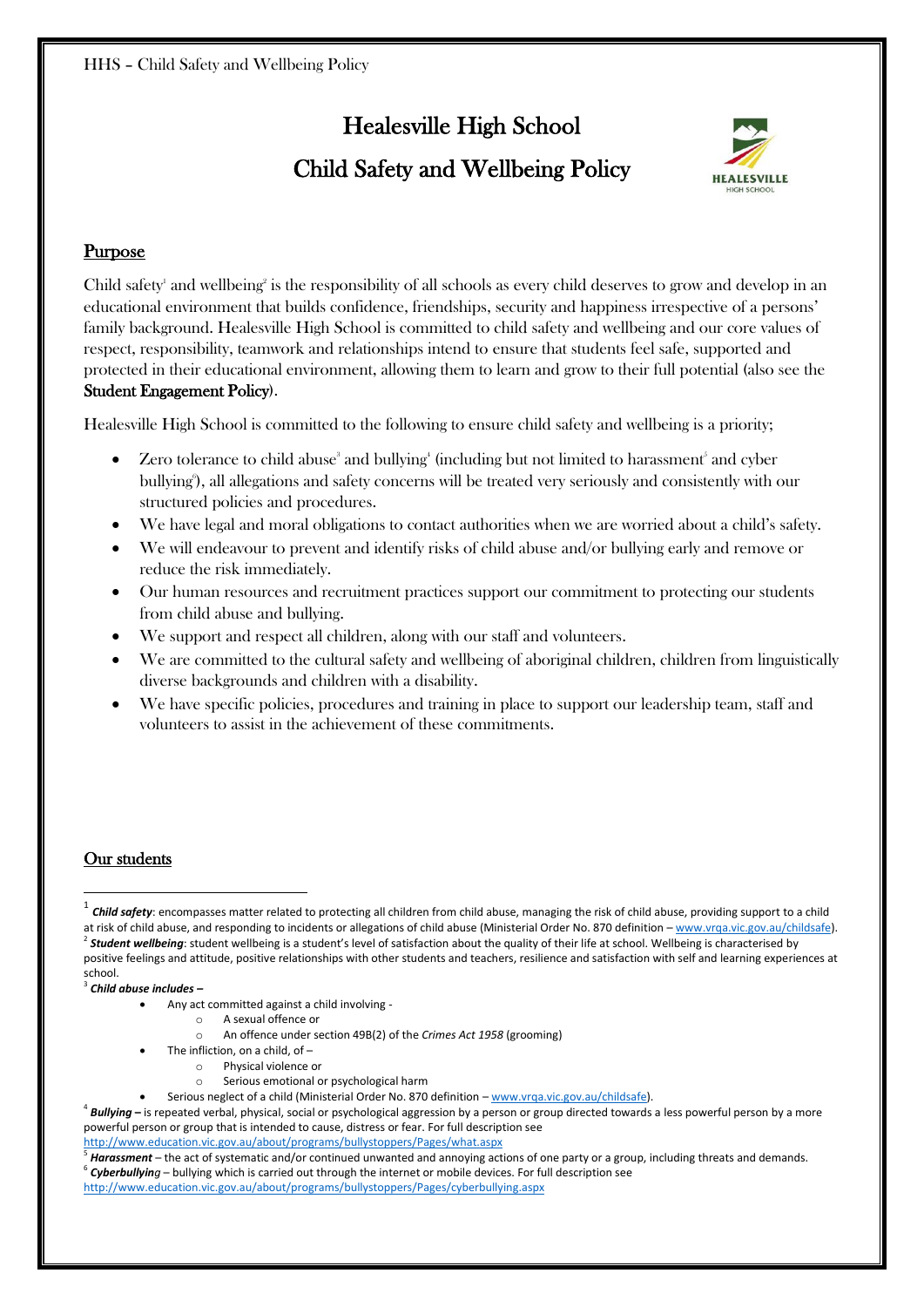This policy not only demonstrates Healesville High School's commitment to child safety and wellbeing, it is intended to empower our students who are a vital and active part of our educational community. Students will be involved in making decisions, especially about matters that relate directly to them, initially through our student leadership team, student voice participants and then the broader student community.

Healesville High School will promote diversity and tolerance; people from all walks of life and cultural backgrounds are welcome.

Students of Healesville High School must abide by our Student Code of Conduct. Students have the opportunity to contribute to the development of the code of conduct.

Students will be educated about child safety and wellbeing (see the Curriculum Policy).

## Our staff and volunteers

This policy guides our staff and volunteers on how to behave with students in our organisation.

All staff and volunteers must agree to abide by our **Staff Code of Conduct** which specifies clearly the standards of conduct required when working with students. All staff, volunteers, students and family are given the opportunity to contribute to the development of the code of conduct.

## Training and Supervision

Child safety and student wellbeing is the responsibility of everyone in the school community from staff, students through to the broader school community (ie. volunteers and parents). Training and support will promote awareness of the appropriate standard of care required to ensure that we meet our duty of care when providing services to our students.

Healesville High School aims to ensure that staff, students and the broader school community feel confident, comfortable and supported in discussing any potential allegations of child safety, bullying and wellbeing concerns. Our staff and volunteers will be trained to identify, assess and minimise risks of child abuse and bullying, along with the ability to detect potential signs of child abuse and bullying.

Not only will staff (including volunteers and school council members), students and parents be made aware of the school's codes of conduct, staff (including volunteers) will be provided with training to enhance their skills and knowledge, thus reducing exposure to risks. Students will be involved in education to increase their understanding of child safety through our curriculum<sup>7</sup>.

Staff employees, volunteers and school council members will receive training in the following areas on an annual basis;

- How to develop positive relationships with students,
- Identifying and understanding the process to follow when a student is a wellbeing concern (ie. Negative attitude towards learning, negative relationships, high absenteeism),
- Identifying, assessing and reducing or removing child abuse and bullying risks,
- Identifying and understanding the policies and procedures which impact child safety and bullying (ie code of conduct, child safety and wellbeing policy),
- Understand the legislative requirements, such as obligations to report child abuse<sup>8</sup>, reduce and remove the risks of known child abuse $^{\circ}$ , and to hold Working with Children Checks $^{\text{\tiny{10}}}$  where required,

See Curriculum policy.

 $8$  The failure to disclose criminal offence requires adults in Victoria to report to police a reasonable belief that a sexual offence has been committed against a child (unless they have a reasonable excuse for not doing so). More information about 'failure to disclose' is available on the Department of Justice website [www.justice.vic.gov.au/home/safer+communities/protecting+children+and+families/failure+to+disclose+offence](http://www.justice.vic.gov.au/home/safer+communities/protecting+children+and+families/failure+to+disclose+offence)

NOTE: Failure to report does not change mandatory reporting obligations. Certain professionals are mandatory reporters, meaning they are required to report to the Department of Health and Human Services if they believe on reasonable grounds that a child is in need of protection from physical and sexual abuse. More information about 'mandatory reporting' is available in the *Child Protection Manual*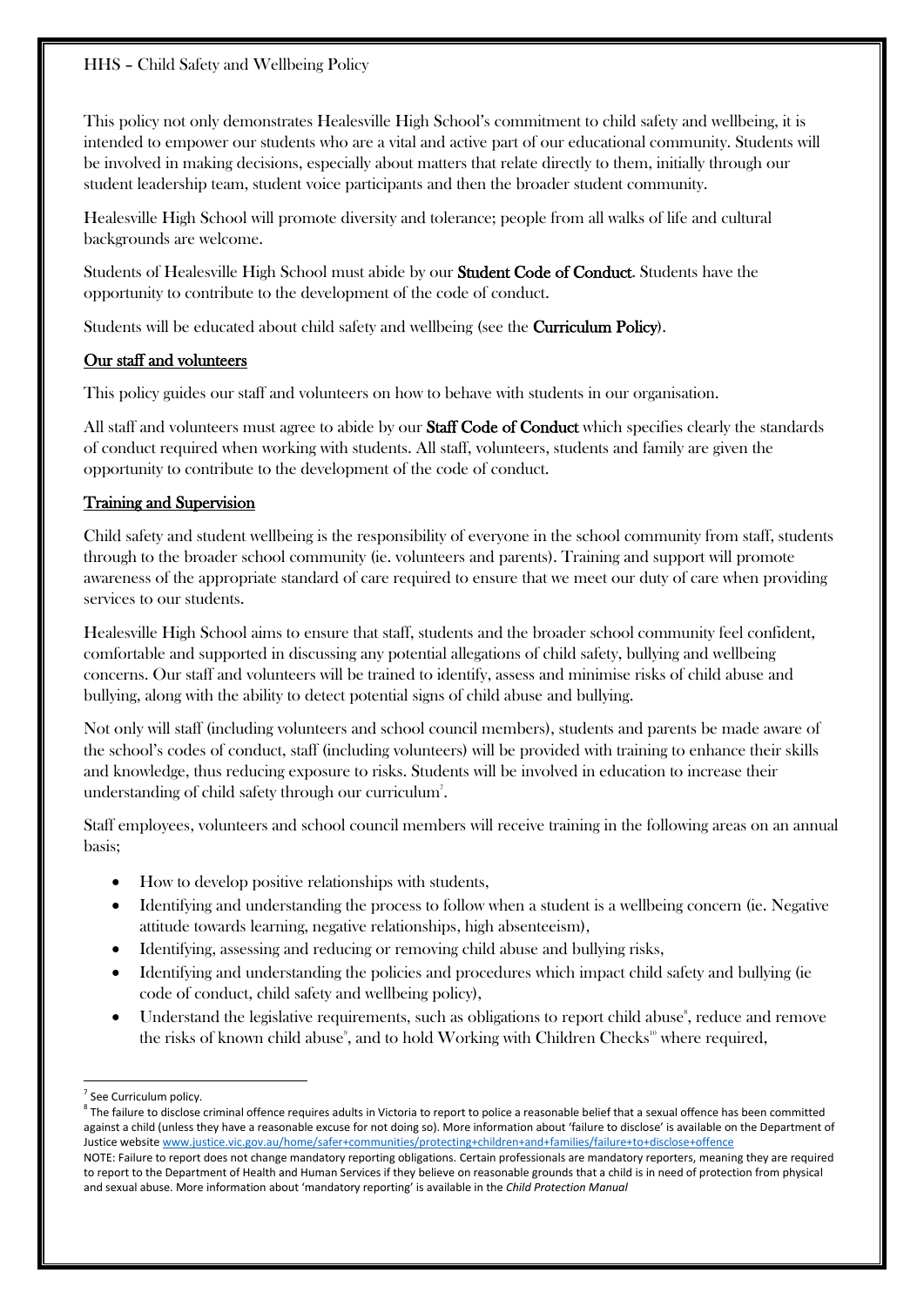- Develop an understanding of how to handle a disclosure or suspicion of abuse, including the school's procedures,
- Cultural awareness training.

At Healesville High School training may include;

- x Training from external organisations,
- Training developed and delivered internally,
- Mentoring and coaching, and/or
- Professional Speakers.

New employees and volunteers will be provided with a staff handbook which contains relevant documentation in relation to child safety and bullying. New employees and volunteers will be supervised regularly to ensure they understand our school's commitment to child safety and bullying, also checking that their behaviour towards children is safe and appropriate. Any inappropriate behaviour will be reported through the appropriate channels, including the Department of Health and Human Services and Victoria Police, depending on the severity and urgency of the matter.

Additionally, the school completes the required Performance and Development Process which allows for opportunities to monitor a teacher's effectiveness and capability to provide a supportive and safe environment for students to learn, along with the opportunity to gain feedback to enable their continued development as an educator.

#### Recruitment/Employment

Healesville High School takes all reasonable steps to employ skilled people to work with our students. Selection criteria and advertisements are developed to clearly demonstrate our commitment to child safety and an awareness of our social and legislative responsibilities. Our organisation understands that when recruiting staff and volunteers we have ethical as well as legislative obligations.

All potential employees (including volunteers) are required to hold a Working with Children Check<sup>11</sup> and provide evidence of this Check.

Reference checks and police record checks will be carried out to ensure that we are recruiting the right people. Police record checks are used only for the purposes of recruitment and are discarded after the recruitment process is complete. If during the recruitment process a person's records indicate a criminal history then the person will be given the opportunity to provide further information.

For more detail see the Recruitment/Employment Policy and the Ensuring Safety and Welfare of Students with External Providers Policy and Procedures.

#### Fair procedures for personnel

The safety and wellbeing of our students is the primary concern. It is also important to ensure that we are fair and just to all employees and volunteers. This will occur through the following of all policies and procedures and when required, incidents will be fully investigated and assessed, disciplinary action will be thorough, transparent and based on evidence.

```
www.justice.vic.gov.au/home/safer+communities/protecting+children+and+families/failure+to+disclose+offencewww.workingwithchildren.vic.gov.au
```
www.dhs.vic.gov.au/cpmanual/intake/overview-of-intake-of-reports-under-the-children-youth-and-families-act/1122-mandatory-and-other-<br>required-reporting<br>a

The failure to protect criminal offence applies to people within organisations who knew of a substantial risk of child sexual abuse by someone in the organisation and had the authority to reduce or remove the risk, but negligently failed to do so More information on 'failure to protect' is available on the Department of Justice and Regulation website

<sup>&</sup>lt;sup>11</sup> For further information se[e www.workingwithchildren.vic.gov.au](http://www.workingwithchildren.vic.gov.au/)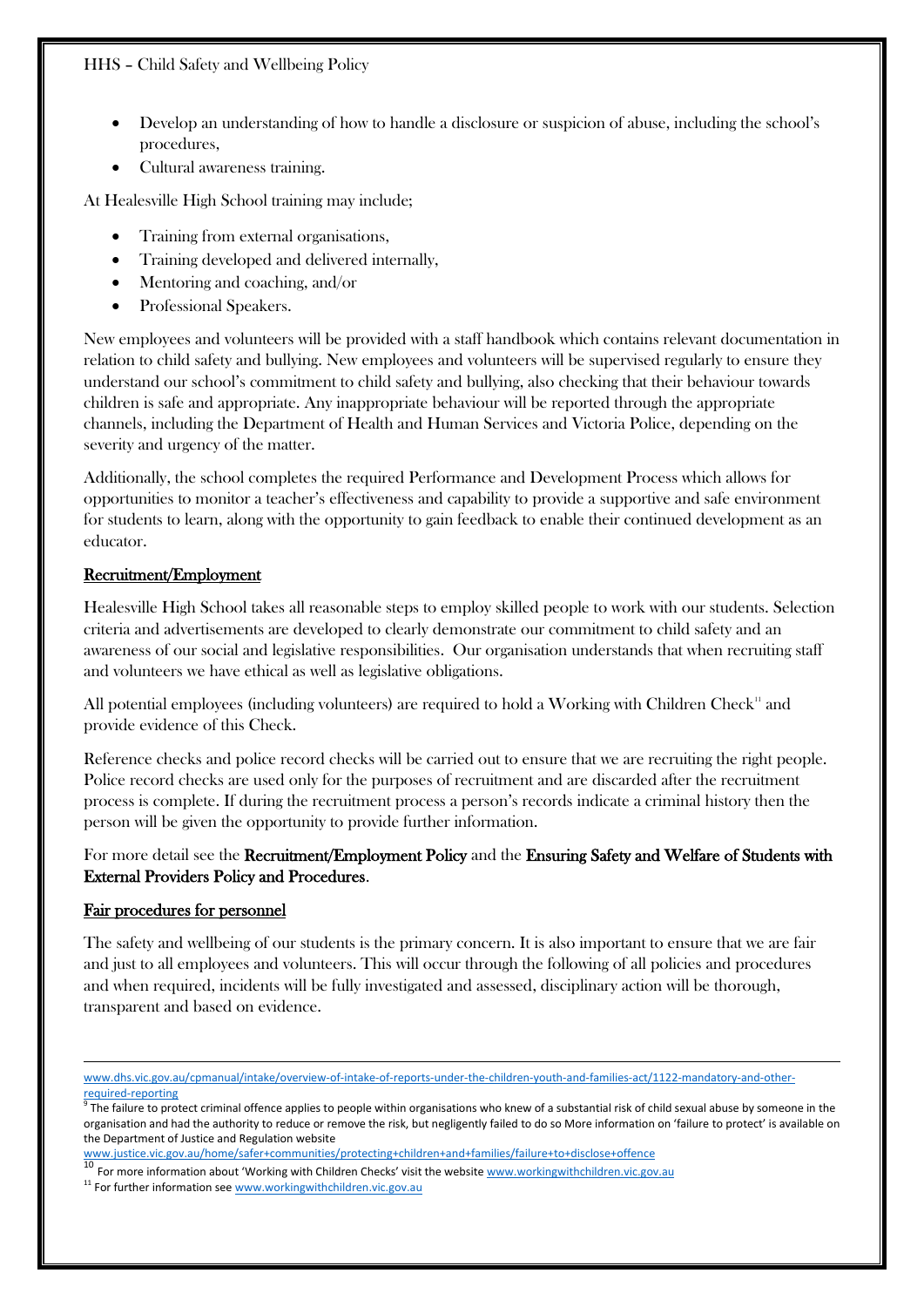HHS – Child Safety and Wellbeing Policy

All allegations of abuse, safety and welfare concerns will be recorded using our incident reporting form<sup>12</sup>. All records will be securely stored.

Where an allegation of child abuse, safety or welfare concern is raised, updates will be provided to children and families on the progress and any actions which will be taken, subject to privacy.

## **Privacy**

Healesville High School is committed to protecting the personal and health information that we collect, use and disclose. This policy supports and reflects the Department of Education and Training's Privacy Policy<sup>13</sup> in relation to the need to collect information and the right of the individual to privacy. We will ensure that the collection of personal and health information will be necessary for our services and functions, while recognising the right of individuals to have their information handled in ways that they would reasonably expect and in ways that protect their personal and health information.

Healesville High School has adopted the Information and Health Privacy Principles in the Privacy and Data Protection Act 2014 (Vic) and the Health Records Act 2001 (Vic) as minimum standards when dealing with personal and health information. This means that, subject to some exceptions, we will not act, or engage in a practice, that contravenes an Information and/or Health Privacy Principle in respect of personal and/or health information collected, held, managed, used, disclosed or transferred by it.

## Legislative responsibilities

Healesville High School takes our legal responsibilities seriously, including but not limited to the following;

- x Failure to disclose: Reporting child sexual abuse is a community-wide responsibility. All adults in Victoria who have a reasonable belief that an adult has committed a sexual offence against a child under 16 have an obligation to report that information to the police.<sup>14</sup>
- Failure to protect: People of authority in our organisation will commit an offence if they know of a substantial risk of child sexual abuse and have the power or responsibility to reduce or remove the risk, but negligently fail to do so.<sup>15</sup>
- Any personnel who are mandatory reporters must comply with their duties.<sup>16</sup>

#### Risk Management

Management of risk is the responsibility of everyone. Government organisations in Victoria are required to protect students when a risk is identified, therefore we will ensure that all employees and volunteers proactively manage risks of abuse to students.

[www.justice.vic.gov.au/home/safer+communities/protecting+children+and+families/failure+to+protect+offence](http://www.justice.vic.gov.au/home/safer+communities/protecting+children+and+families/failure+to+protect+offence)

<sup>'</sup> Mandatory reporters (doctors, nurses, midwives, teachers, principals and police) must report to child protection if they believe on reasonable grounds that a child is in need of protection from physical injury or sexual abuse. See the Department of Health and Human Services website for further information a[t www.dhs.vic.gov.au/about-the-department/documents-and-resources/reports-publications/guide-to-making-a-report-to](http://www.dhs.vic.gov.au/about-the-department/documents-and-resources/reports-publications/guide-to-making-a-report-to-child-protection-or-child-first)[child-protection-or-child-first](http://www.dhs.vic.gov.au/about-the-department/documents-and-resources/reports-publications/guide-to-making-a-report-to-child-protection-or-child-first)

<sup>&</sup>lt;sup>12</sup> See appendix 1<br><sup>13</sup> For further information on the Department of Education and Trainings Privacy Poly se[e http://www.education.vic.gov.au/Pages/privacypolicy.aspx](http://www.education.vic.gov.au/Pages/privacypolicy.aspx)<br><sup>14</sup> A person will not commit this offence if they hav the information has already been disclosed. For further information about the failure to disclose offence is available at

[www.justice.vic.gov.au/home/safer+communities/protecting+children+and+families/failure+to+disclose+offence](http://www.justice.vic.gov.au/home/safer+communities/protecting+children+and+families/failure+to+disclose+offence) <sup>15</sup> Further information about the failure to protect offence and who are 'people of authority' is available at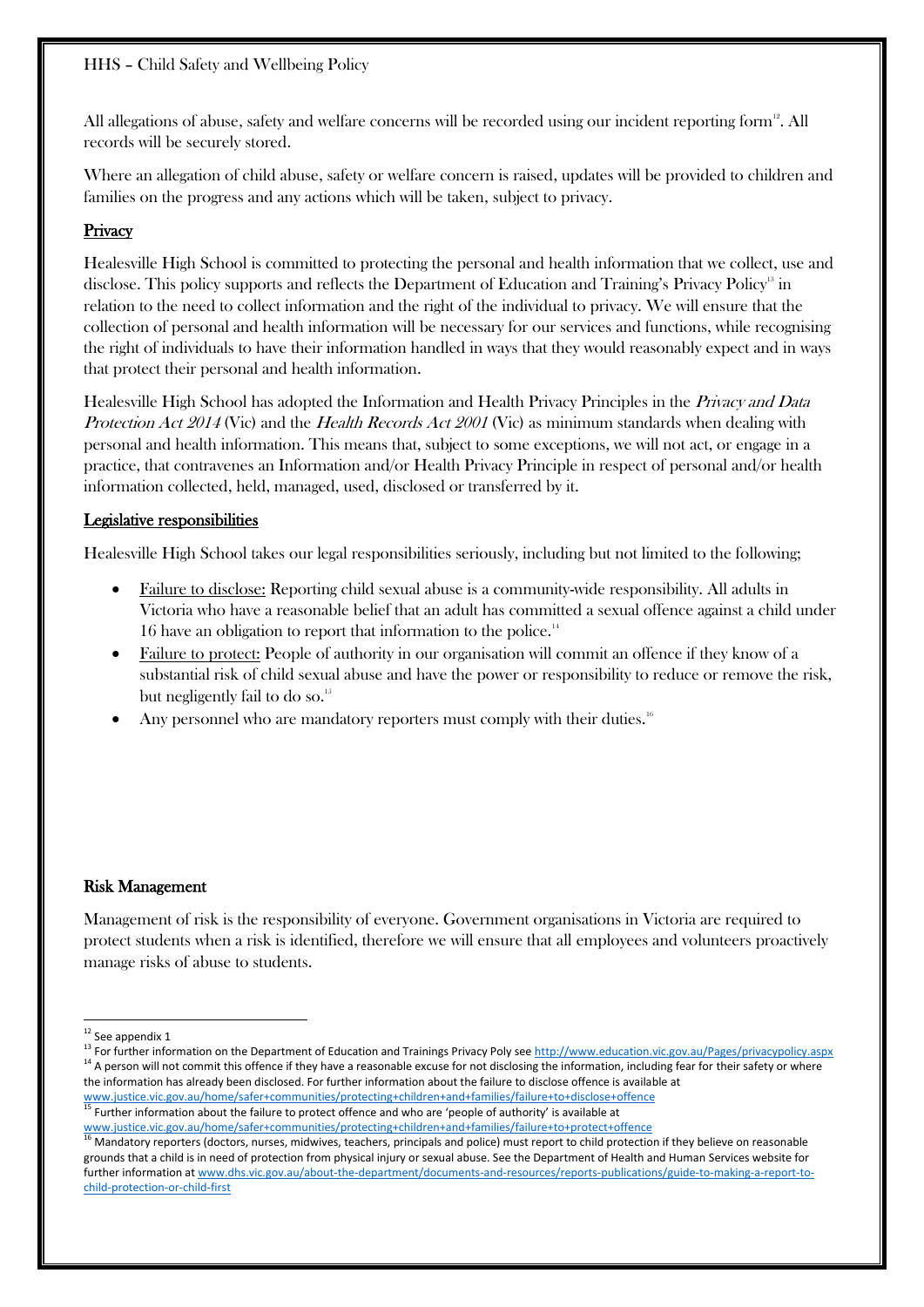The Risk Management Policy outlines how to identify, assess and take steps to minimise child abuse risks, which includes risks posed by the physical environment and online environment (see Responsible Use of Technology Policy).

## Regular Review

This policy will be reviewed every two years and following significant incidents if they are to occur. The contribution of families and students will be sought, along with the input of Aboriginal communities, culturally and/or linguistically diverse communities and people with a disability.

## Allegations, concerns and complaints – Procedure – child abuse, bullying and/or wellbeing concern

Allegations, concerns and complaints will be taken seriously. We have clear practices in place to investigate thoroughly and quickly. Staff and volunteers at Healesville High School are trained to deal appropriately with allegations, concerns and complaints.

Our training and communication processes will ensure that all students, families, employees and volunteers know what to do and who to tell if they observe abuse or are a victim, and they notice inappropriate behaviour inside or outside of the classroom (ie. Bullying and harassment) see appendix 2. It must be remembered that we all have a responsibility to report an allegation of child abuse and/or bullying if we have a reasonable belief it took place.

If an adult has a reasonable belief that an incident of child abuse, bullying and/or wellbeing concern has occurred, then they must report the incident. Factors contributing to a reasonable belief include, but are not limited to the following;

- x A child or parent/guardian states that they or someone they know has been abused or bullied (noting that sometimes the child may in fact be referring to themselves)
- A child or parent/guardian states that they are concerned for the wellbeing of another student (ie. absenteeism, negative attitude to school, negative relationships with fellow students and/or teachers)
- Behaviour consistent with that of an abuse or bullying victim is observed<sup>17</sup>
- Someone else has raised a suspicion of abuse or bullying but is unwilling to report it
- $\bullet$  Observing suspicious behaviour
- Observing wellbeing alerts (as mentioned above).

When a student or parent/carer discloses an incident of abuse, bullying or wellbeing concern or staff have a reasonable belief of abuse, bullying or wellbeing concern;

- Separate the student from the other students discreetly,
- Contact the Student Welfare Coordinator to complete the following steps (if the Student Welfare Coordinator is not available gain the assistance of a Year Level Manager, Sub-school Leader and/or Assistant Principal);
	- o Listen to the student carefully,
	- o Let the student use their own words to explain what has occurred,
	- o Reassure the student that you take what they are saying seriously, it is not their fault and they are doing the right thing,
	- o Explain to them that the information may need to be shared with others, such as their parents/carers, specific people within student services and/or the police,
	- o Do not make promises to the student, such as promising not to tell anyone, except that you will do your best to keep them safe,

<sup>&</sup>lt;sup>17</sup> For example behaviour please visit www.dhs.vic.gov.au/ data/assets/word\_doc/0005/955598/Child-safe-standards\_overview.doc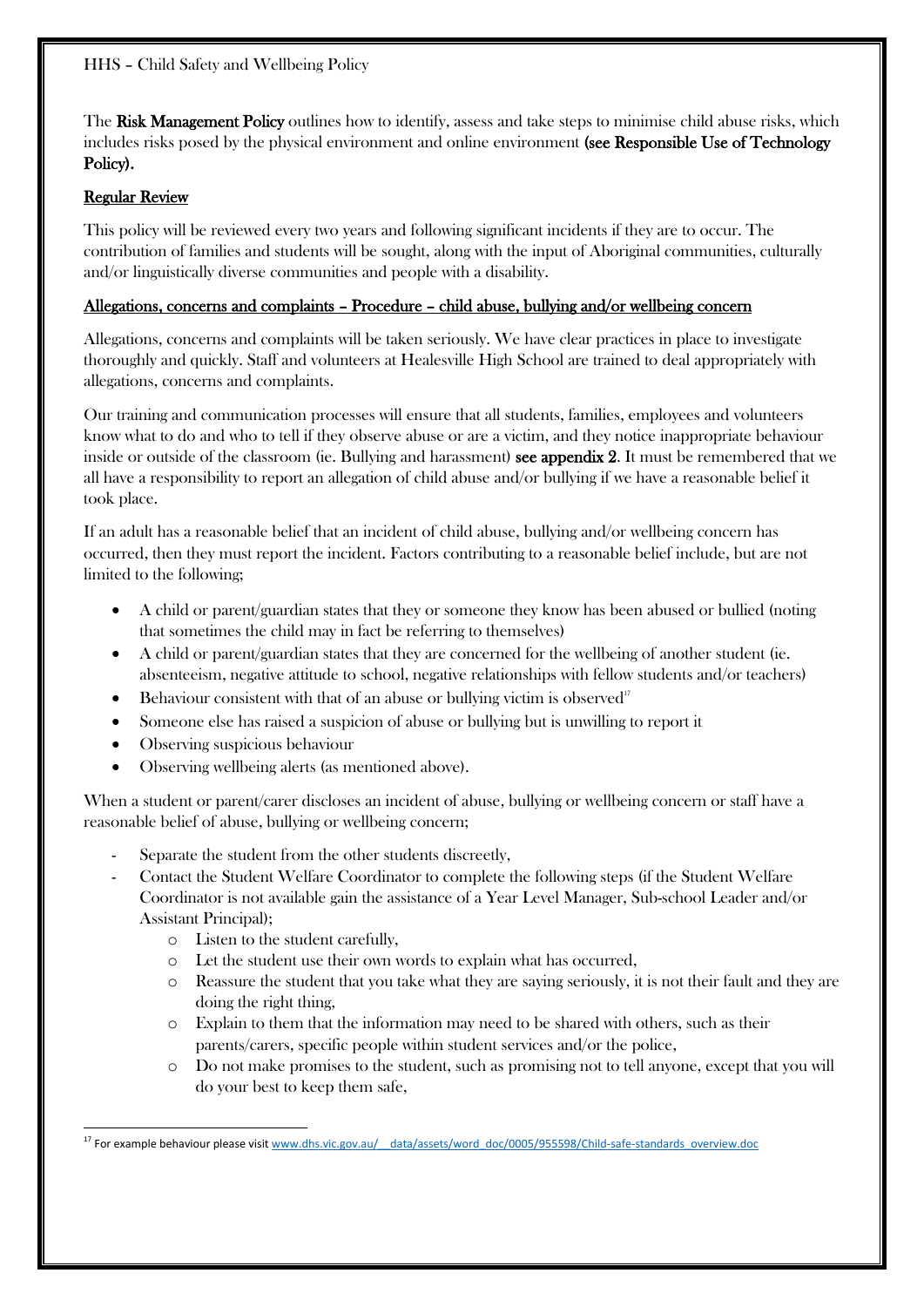#### HHS – Child Safety and Wellbeing Policy

- o Do not leave the student in a distressed state.
- In cases of child abuse (physical violence, sexual offence, serious emotional or psychological abuse, serious neglect) students are to be provided with an incident report form (see Appendix 1) to complete, or complete it together, if you think the student is able.
- As soon as possible after the disclosure, record the information using the student's words and if not yet completed, report the disclosure to your Student Welfare Coordinator, member of the Principal Team or child protection
- Ensure that the disclosure is recorded accurately and that the record is stored securely.
- In cases of bullying and wellbeing concerns, the Student Welfare Coordinator will determine the pathway to be followed and record the relevant information securely.

Healesville High School has access to the following professional support services through the Student Welfare Coordinator for students who require extra assistance;

- $\bullet$  Psychologist
- $\bullet$  Social workers
- Drug and Alcohol Counsellor
- Community Health Nurse
- x School Nurse
- Doctor (General Practitioner)

APPENDIX 1

Child Safety Incident Report

Incident details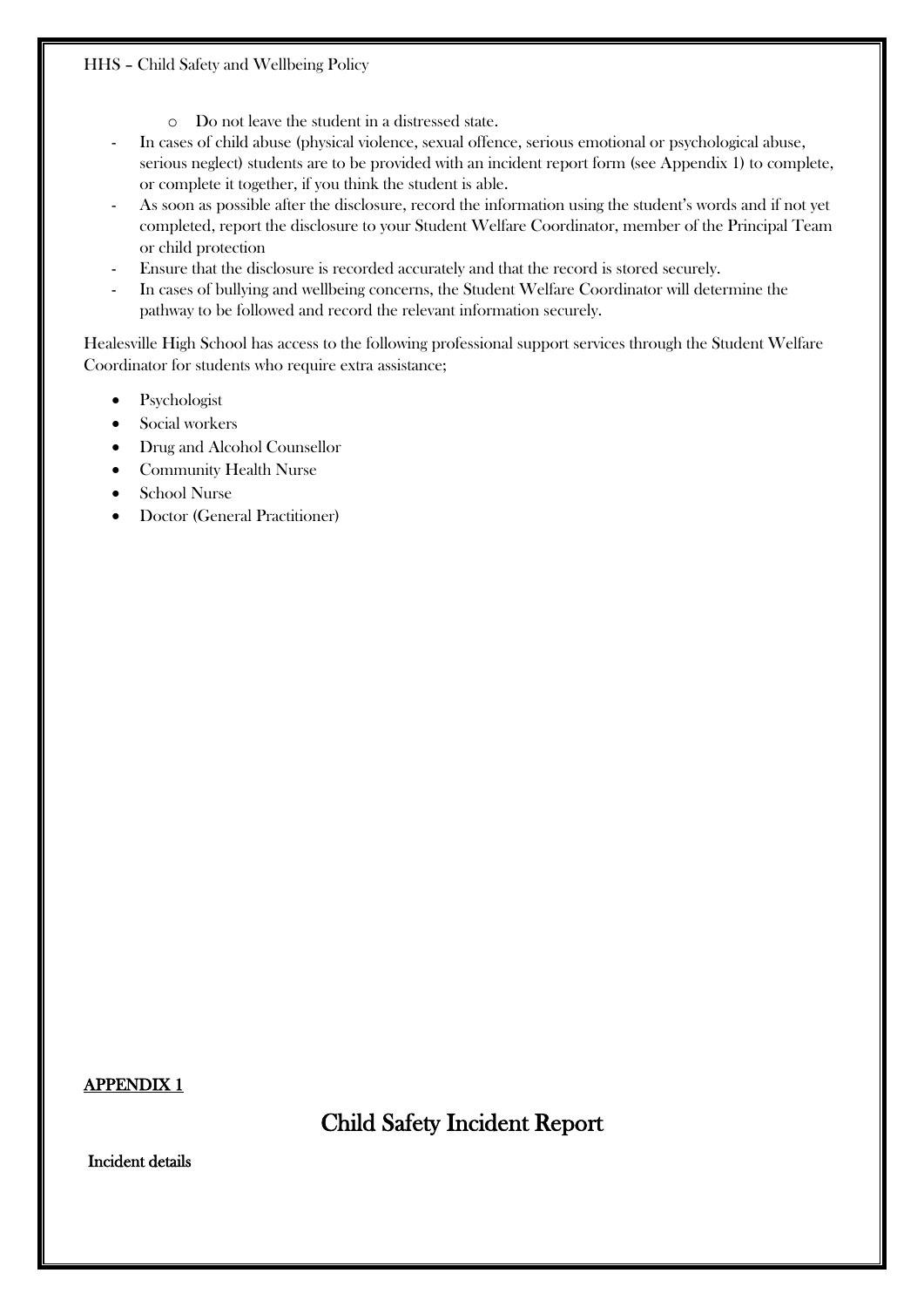| Date of Incident           |  |
|----------------------------|--|
| Time of Incident           |  |
| Location of Incident       |  |
| Name(s) of child/children  |  |
| involved                   |  |
| Name(s) of staff/volunteer |  |
| involved                   |  |

NOTE: If you believe the child is at immediate risk of abuse phone 000

## Does the child identify as aboriginal or Torres Strait Islander? (Circle one of the following)

No Yes, Aboriginal Yes, Torres Strait Islander

#### Please categorise the incident

| Physical violence                        |  |
|------------------------------------------|--|
| Sexual offence                           |  |
| Serious emotional or psychological abuse |  |
| Serious neglect                          |  |

## Please describe the incident

| When did it take place? |  |
|-------------------------|--|
|                         |  |
|                         |  |
|                         |  |
|                         |  |
| Who was involved?       |  |
|                         |  |
|                         |  |
|                         |  |
|                         |  |
| What did you see?       |  |
|                         |  |
|                         |  |
|                         |  |
| Other information       |  |
|                         |  |
|                         |  |
|                         |  |
|                         |  |

#### Office use

| Date incident report received  |  |
|--------------------------------|--|
| Staff member managing incident |  |
| Follow-up date                 |  |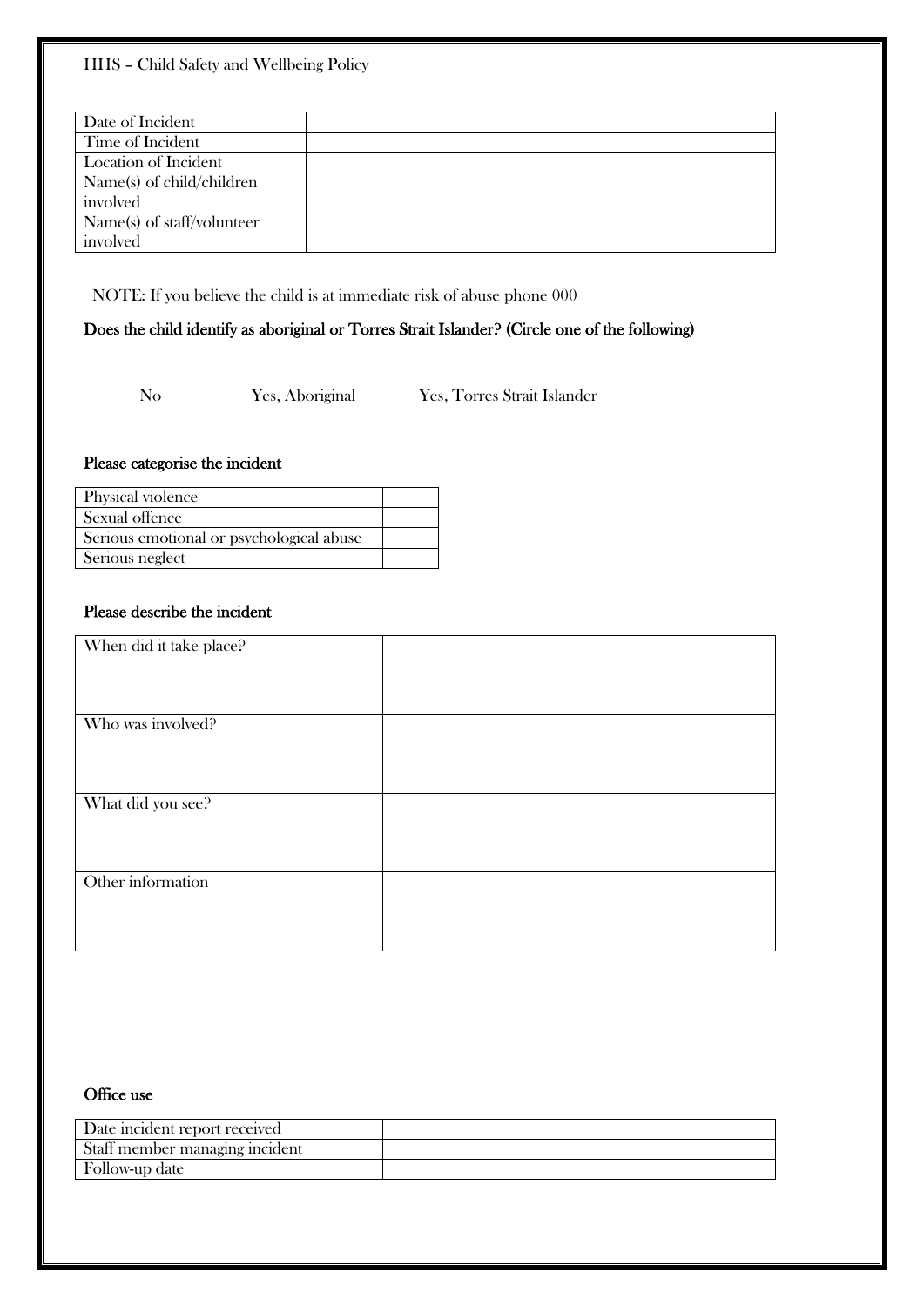HHS – Child Safety and Wellbeing Policy

Incident ref. number

#### Has the incident been reported?

| <b>Child Protection</b>              |  |
|--------------------------------------|--|
| Police                               |  |
| Another third party (please specify) |  |

## Incident reporter wishes to remain anonymous? (Circle response)

YES NO

APPENDIX 2

Concerned about safety or wellbeing?